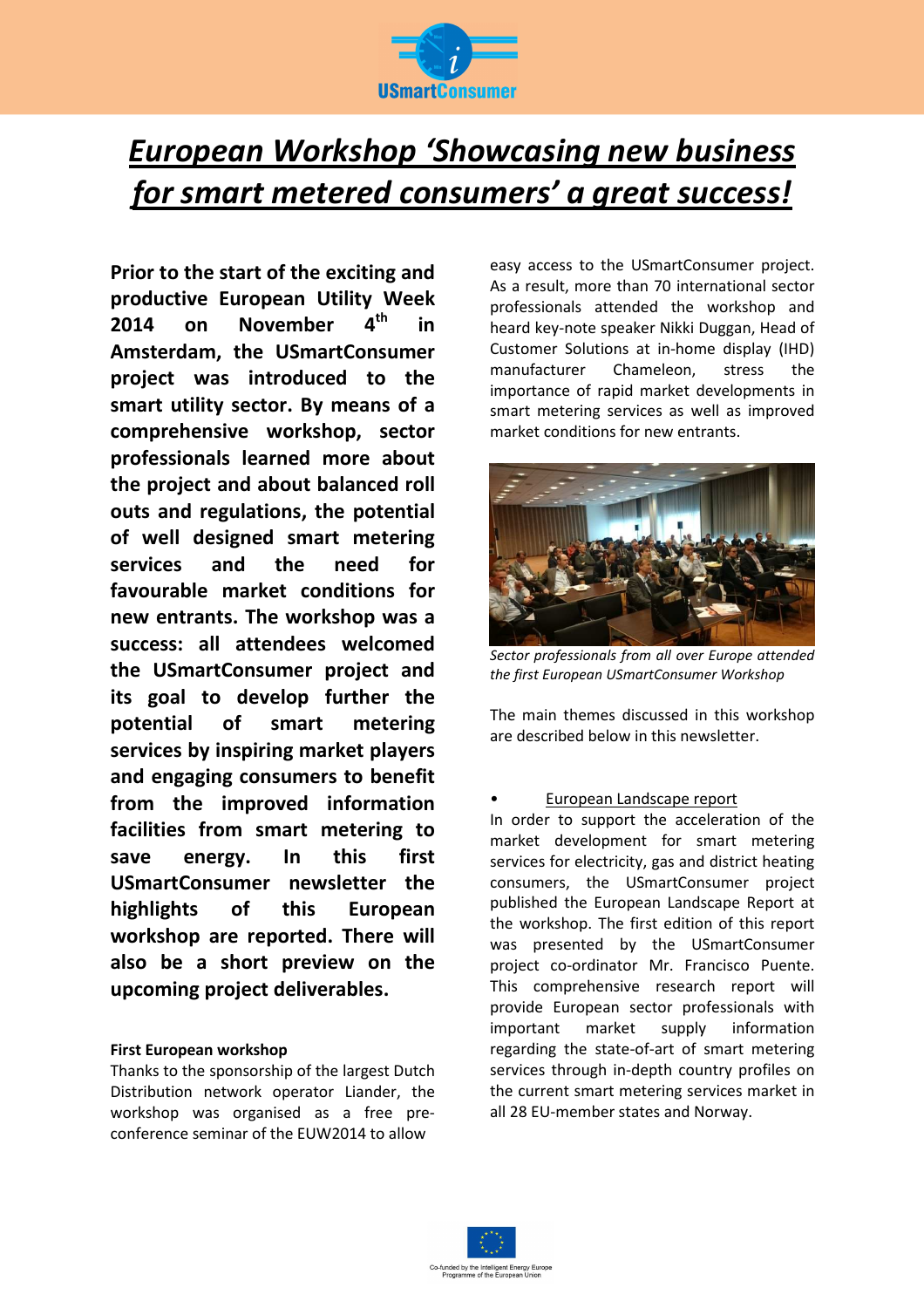



You can download this report at www.usmartconsumer.eu

#### • Market Survey

Not only is the supply side relevant for the market development of smart metering services, but just as important are the latest insights into customers' needs and expectations, translated into representative and behaviour related consumer segments. Tim Rissom, representing project partner REE! Management from Germany, presented the conclusions on the Consumer Market Survey and Segmentation Analysis to understand better the consumers' needs, wishes and feelings about smart meters installed in their homes.



*Tim Rissom presents the preliminary results of the market survey* 

This report is still under development. Shortly, you can download this report at www.usmartconsumer.eu

### Smart metering services

As the name of the workshop already suggested, the central theme of the workshop was about showing the latest trends in

Europe's most promising smart metering services to kick-start consumer interest and engagement in accessing (real-time) energy information. The participants listened to a line-up of innovative smart metering services providers, with a focus on energy saving and demand response for households.



*Simon Hughes demonstrates the GEO Solo II P1* 

Appealing and state-of-art technologies were presented from the Netherlands (Plugwise, Smile P1), UK (Green energy Options, Solo II P1) and Italy (Enel, smartinfo), Germany (Rockethome) and Finland (There Corporation/ Fingrid). This helped the sector professionals present at this seminar to realise the large potential of well designed consumer services and better understand the importance of favourable market conditions for new entrants.



*Sector professionals discuss the latest innovations in smart metering consumer services* 

Recommendations for consumer engagement

The last part of the workshop was focused on the importance of knowledge about consumer feedback. The closing key note speaker Mr. John Harris, Vice President and Head of Regulatory and Governmental Affairs,